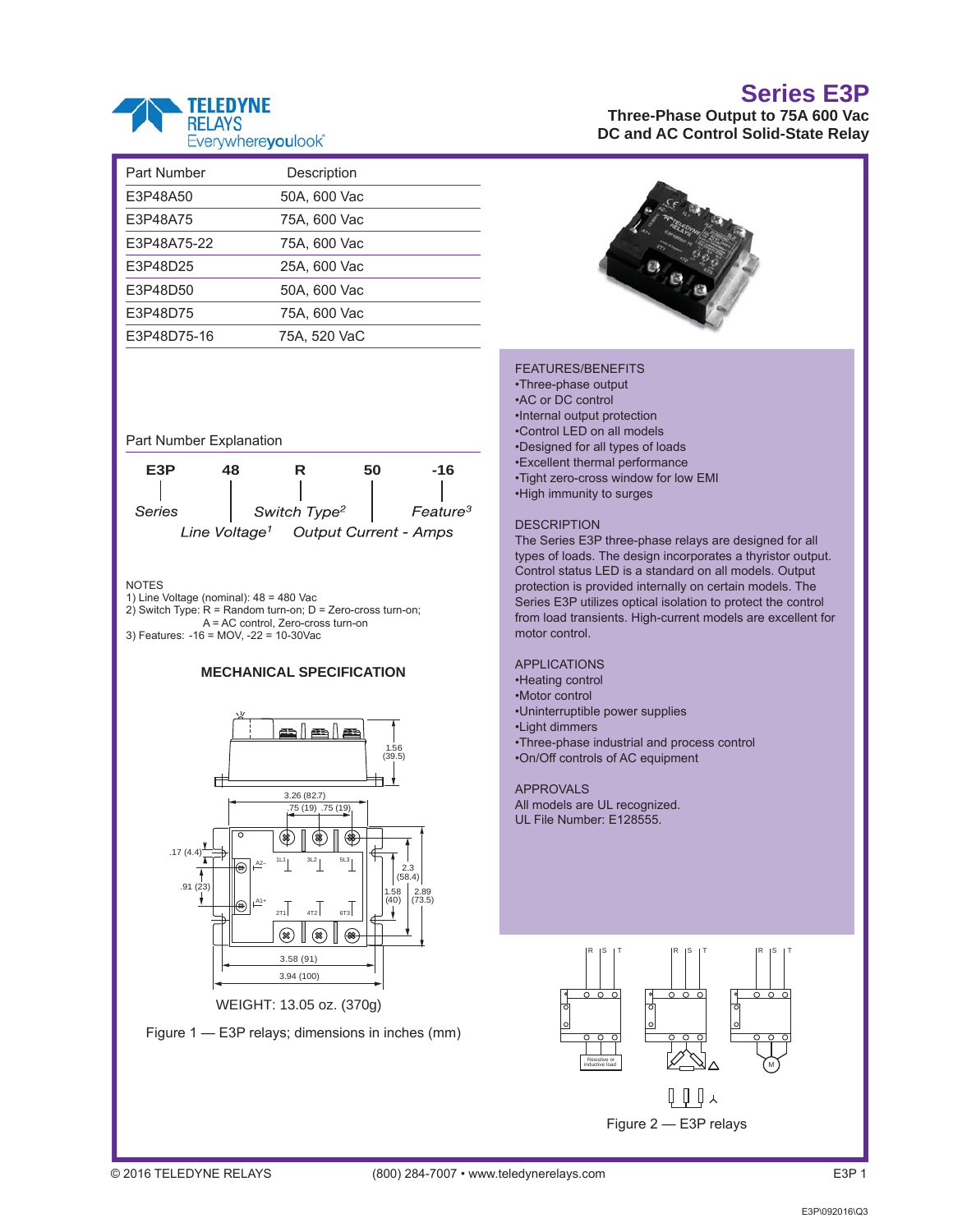### **TELEDYNE RELAYS** Everywhereyoulook"

| <b>Input Type</b><br>Min<br>Max<br>Control Range<br>E3P<br>R/D<br>8.5<br>30<br>E <sub>3</sub> P<br>A<br>90<br>240<br>E3P<br>$AXX-22$<br>10<br>30<br>Input Current Range<br>E <sub>3</sub> P<br>10<br>R/D<br>45<br>E3P<br>11<br>A<br>4                                                                                                                                                                                                                                       | <b>Units</b><br>Vdc<br>Vac/Vdc<br>Vac<br>mA<br>mA |  |  |  |  |  |  |  |  |
|-----------------------------------------------------------------------------------------------------------------------------------------------------------------------------------------------------------------------------------------------------------------------------------------------------------------------------------------------------------------------------------------------------------------------------------------------------------------------------|---------------------------------------------------|--|--|--|--|--|--|--|--|
|                                                                                                                                                                                                                                                                                                                                                                                                                                                                             |                                                   |  |  |  |  |  |  |  |  |
|                                                                                                                                                                                                                                                                                                                                                                                                                                                                             |                                                   |  |  |  |  |  |  |  |  |
|                                                                                                                                                                                                                                                                                                                                                                                                                                                                             |                                                   |  |  |  |  |  |  |  |  |
|                                                                                                                                                                                                                                                                                                                                                                                                                                                                             |                                                   |  |  |  |  |  |  |  |  |
|                                                                                                                                                                                                                                                                                                                                                                                                                                                                             |                                                   |  |  |  |  |  |  |  |  |
|                                                                                                                                                                                                                                                                                                                                                                                                                                                                             |                                                   |  |  |  |  |  |  |  |  |
|                                                                                                                                                                                                                                                                                                                                                                                                                                                                             |                                                   |  |  |  |  |  |  |  |  |
|                                                                                                                                                                                                                                                                                                                                                                                                                                                                             |                                                   |  |  |  |  |  |  |  |  |
| E3P<br>$AXX-22$<br>11<br>55                                                                                                                                                                                                                                                                                                                                                                                                                                                 | mA                                                |  |  |  |  |  |  |  |  |
| Must Turn-Off Voltage                                                                                                                                                                                                                                                                                                                                                                                                                                                       |                                                   |  |  |  |  |  |  |  |  |
| 4<br>All Relays                                                                                                                                                                                                                                                                                                                                                                                                                                                             | Vdc                                               |  |  |  |  |  |  |  |  |
| Input Resistance (Typical)                                                                                                                                                                                                                                                                                                                                                                                                                                                  |                                                   |  |  |  |  |  |  |  |  |
| E3P<br>R/D<br>620                                                                                                                                                                                                                                                                                                                                                                                                                                                           | Ohms                                              |  |  |  |  |  |  |  |  |
| E3P<br>21<br>A                                                                                                                                                                                                                                                                                                                                                                                                                                                              | <b>KOhms</b>                                      |  |  |  |  |  |  |  |  |
| <b>ESP</b><br>$AXX-22$<br>400                                                                                                                                                                                                                                                                                                                                                                                                                                               | Ohms                                              |  |  |  |  |  |  |  |  |
| Reverse Voltage Protection                                                                                                                                                                                                                                                                                                                                                                                                                                                  |                                                   |  |  |  |  |  |  |  |  |
| E3P<br>R/D<br>30                                                                                                                                                                                                                                                                                                                                                                                                                                                            | V                                                 |  |  |  |  |  |  |  |  |
| E3P<br>A                                                                                                                                                                                                                                                                                                                                                                                                                                                                    |                                                   |  |  |  |  |  |  |  |  |
| N/A<br>CONTROL CHARACTERISTIC<br>50<br>40<br>Input Current (mA)<br>30<br>20<br>10<br>Ó<br>8 10 12 14 16 18 20 22 24 26 28 30<br>0<br>6<br>Control Voltage (V)<br>Figure 3a - All E3P relays except E3P48A50 and<br>E3P48A75<br>15<br>Input Current (mA)<br>sp sp contributed in the control of the control of the control of the control of the control of the control of the control of the control of the control of the control of the control of the control of th<br>0 |                                                   |  |  |  |  |  |  |  |  |
| 50<br>100<br>150<br>200<br>250<br>0<br>Control Voltage (V)<br>Figure 3b - E3P48A50 and E3P48A75                                                                                                                                                                                                                                                                                                                                                                             |                                                   |  |  |  |  |  |  |  |  |

# **Series E3P**

## **Three-Phase Output to 75A 600 Vac DC and AC Control Solid-State Relay**











### Figure 4c — E3P48A50 and E3P48A75

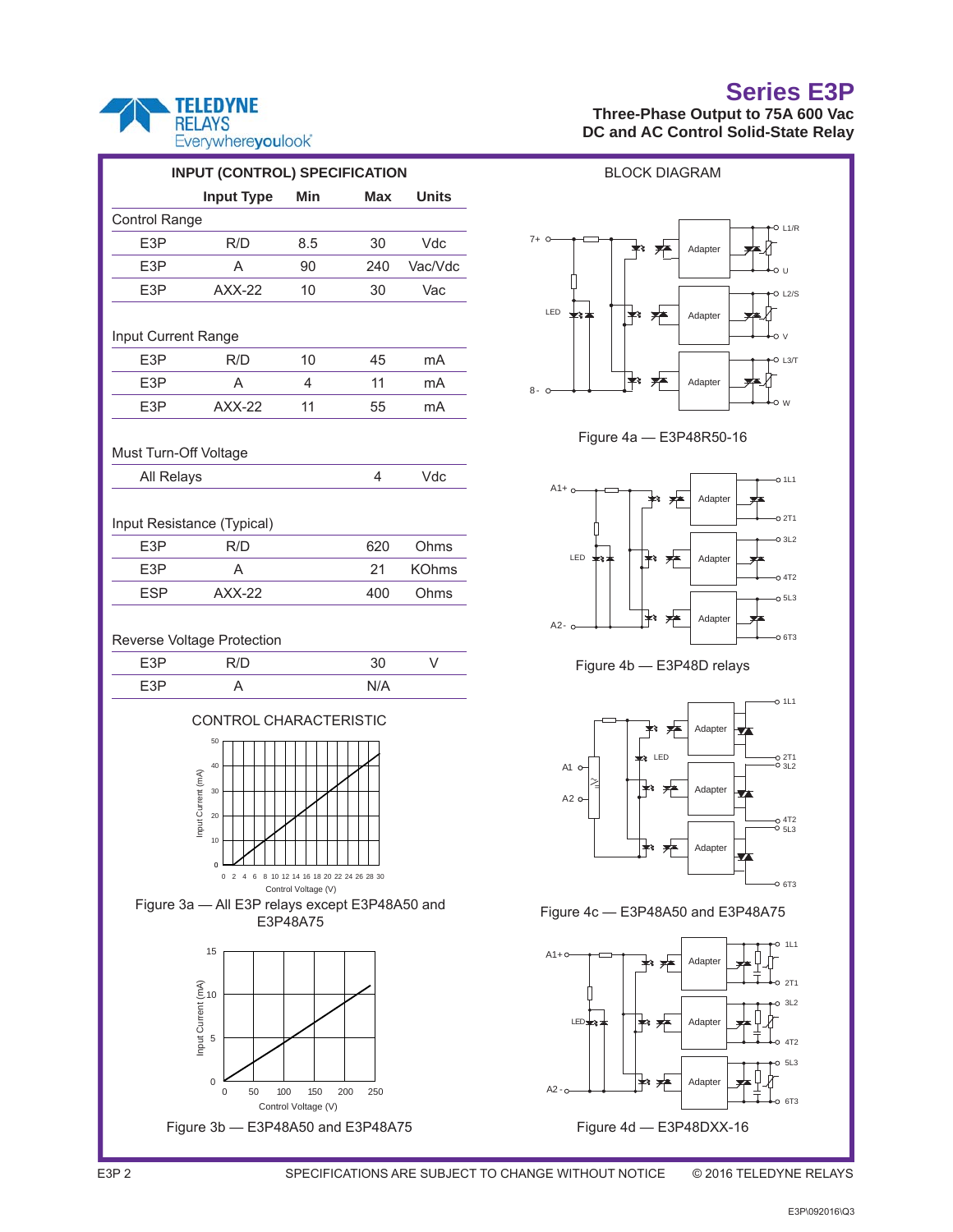

## **Series E3P**

**Three-Phase Output to 75A 600 Vac DC and AC Control Solid-State Relay** 

| <b>OUTPUT (LOAD) SPECIFICATION</b>            |            |            |                           | <b>OUTPUT (LOAD) SPECIFICATION (Continued)</b> |            |            |                  |  |
|-----------------------------------------------|------------|------------|---------------------------|------------------------------------------------|------------|------------|------------------|--|
|                                               | <b>Min</b> | <b>Max</b> | <b>Units</b>              |                                                | <b>Min</b> | Max        | <b>Units</b>     |  |
| <b>Operating Range</b>                        |            |            |                           | Turn-Off Time (60 Hz)                          |            |            |                  |  |
| E3P48XX-16                                    | 24         | 520        | <b>Vrms</b>               | All relays                                     |            | 8.3        | ms               |  |
| E3P48                                         | 24         | 600        | <b>Vrms</b>               |                                                |            |            |                  |  |
|                                               |            |            |                           | Off-State dv/dt                                |            |            |                  |  |
| Peak Voltage                                  |            |            |                           | All relays                                     |            | 500        | $V/\mu s$        |  |
| All Relays                                    |            | 1200       | Vpeak                     |                                                |            |            |                  |  |
|                                               |            |            |                           | Maximum di/dt (Non-Repetitive)                 |            |            |                  |  |
| Load Current Range                            |            |            |                           | All relays                                     |            | 50         | $A/\mu s$        |  |
| 12A output current                            | .005       | 12         | Arms                      |                                                |            |            |                  |  |
| 25A output current                            | .005       | 25         | Arms                      | <b>Operating Frequency Range</b>               |            |            |                  |  |
| 50A output current                            | .005       | 50         | Arms                      | E3P48D50                                       | 10         | 680        | Hz               |  |
| 75A output current                            | .005       | 75         | Arms                      | All other relays                               | 10         | 440        | Hz               |  |
|                                               |            |            |                           |                                                |            |            |                  |  |
| <b>Inductive Load Current</b>                 |            |            |                           | I <sup>2</sup> t for Match Fusing (<8.3 ms)    |            |            |                  |  |
| E3P with -16 option 50A output                |            | 12         | Arms                      | 12A output                                     |            | 72         | A <sup>2</sup> S |  |
| E3P with -16 option 75A output                |            | 16         | Arms                      | 25A output                                     |            | 265        | A <sup>2</sup> S |  |
|                                               |            |            |                           | 50A output                                     |            | 1500       | A <sup>2</sup> S |  |
| Maximum Surge Current Rating (Non-Repetitive) |            |            |                           | 75A output                                     |            | 5000       | A <sup>2</sup> S |  |
| 12A output                                    |            | 120        | A                         |                                                |            |            |                  |  |
| 25A output                                    |            | 230        | $\boldsymbol{\mathsf{A}}$ | <b>ENVIRONMENTAL SPECIFICATION</b>             |            |            |                  |  |
| 50A output                                    |            | 550        | Α                         |                                                | <b>Min</b> | <b>Max</b> | <b>Units</b>     |  |
| 75A output                                    |            | 1000       | A                         | <b>Operating Temperature</b>                   |            |            |                  |  |
|                                               |            |            |                           | E3P48D50                                       | $-55$      | 100        | $\rm ^{o}C$      |  |
|                                               |            |            |                           | All other relays                               | $-40$      | 100        | $^{\circ}$ C     |  |
| On-State Voltage Drop                         |            |            |                           |                                                |            |            |                  |  |
| All relays output current                     |            | 1.4        | $\vee$                    |                                                |            |            |                  |  |
|                                               |            |            |                           | Storage Temperature                            |            |            |                  |  |
| Zero-Cross Window (Typical)                   |            |            |                           | E3P48D50                                       | $-55$      | 100        | °C               |  |
| E3P48DXX-16                                   |            | 12         | $\vee$                    | All other relays                               | $-40$      | 100        | $\rm ^{o}C$      |  |
| E3P48                                         |            | 24         | V                         | Input-Ouput Isolation                          | 4000       |            | Vrms             |  |
| E3P48R                                        |            | N/A        |                           | Output-Case Isolation                          |            |            |                  |  |
|                                               |            |            |                           | E3P48D50                                       | 2500       |            | Vrms             |  |
| Off-State Leakage Current (60 Hz)             |            |            |                           | E3P48D50                                       | 2500       |            | Vrms             |  |
| E3P48DXX-16                                   |            | 5          | mA                        | All other relays                               | 3300       |            | Vrms             |  |
| All other relays                              |            | 1          | mA                        |                                                |            |            |                  |  |
|                                               |            |            |                           |                                                |            |            |                  |  |
| Turn-On Time (60 Hz)                          |            |            |                           |                                                |            |            |                  |  |
| E3P48R                                        |            | 0.1        | ms                        |                                                |            |            |                  |  |
| All relays                                    |            | 8.3        | ms                        |                                                |            |            |                  |  |